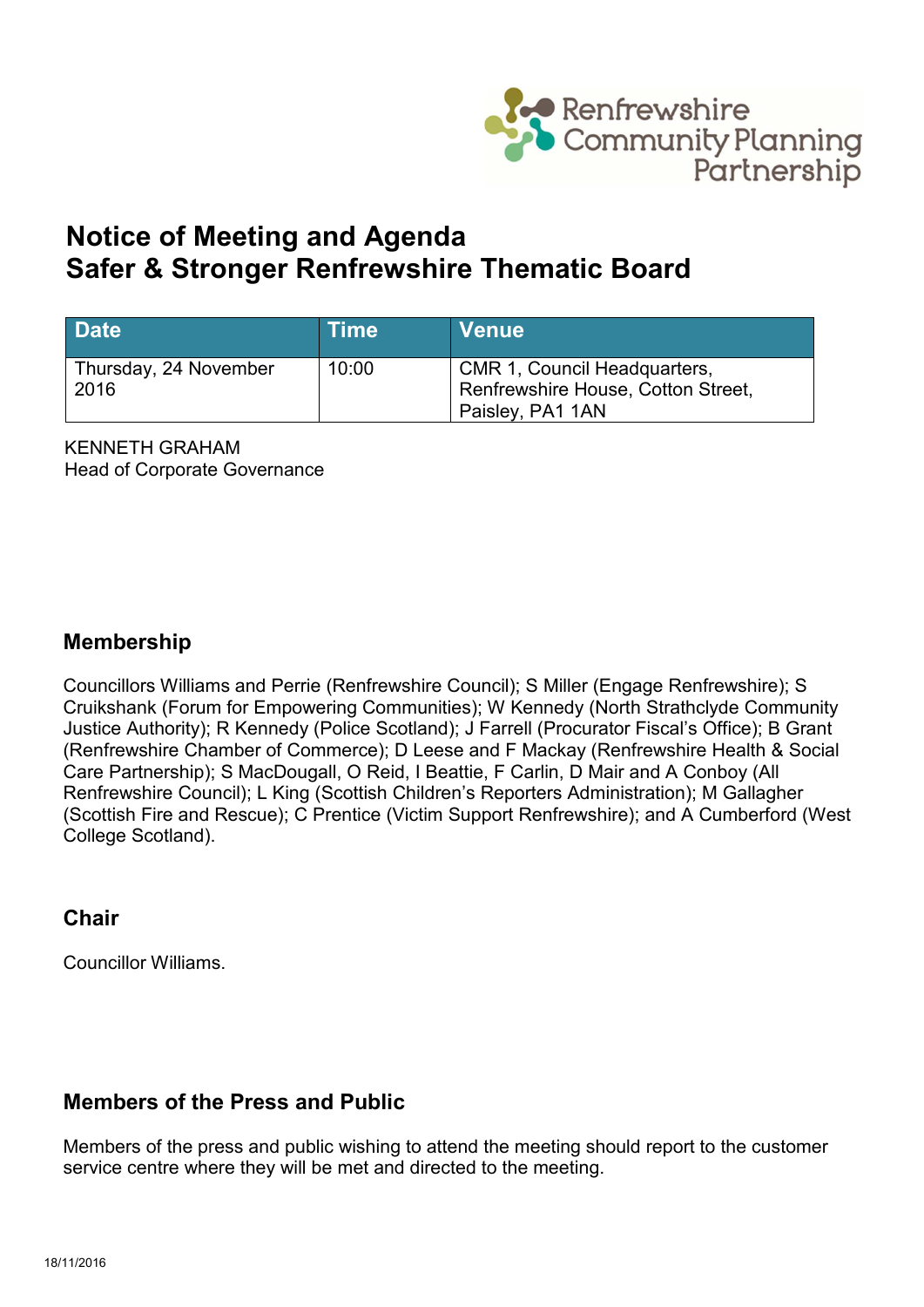## **Further Information**

This is a meeting which is open to members of the public.

A copy of the agenda and reports for this meeting will be available for inspection prior to the meeting at the Customer Service Centre, Renfrewshire House, Cotton Street, Paisley and online at [www.renfrewshire.cmis.uk.com/renfrewshire/CouncilandBoards.aspx](http://www.renfrewshire.cmis.uk.com/renfrewshire/CouncilandBoards.aspx)

For further information, please either email [democratic-services@renfrewshire.gov.uk](mailto:democratic-services@renfrewshire.gov.uk) or telephone 0141 618 7112.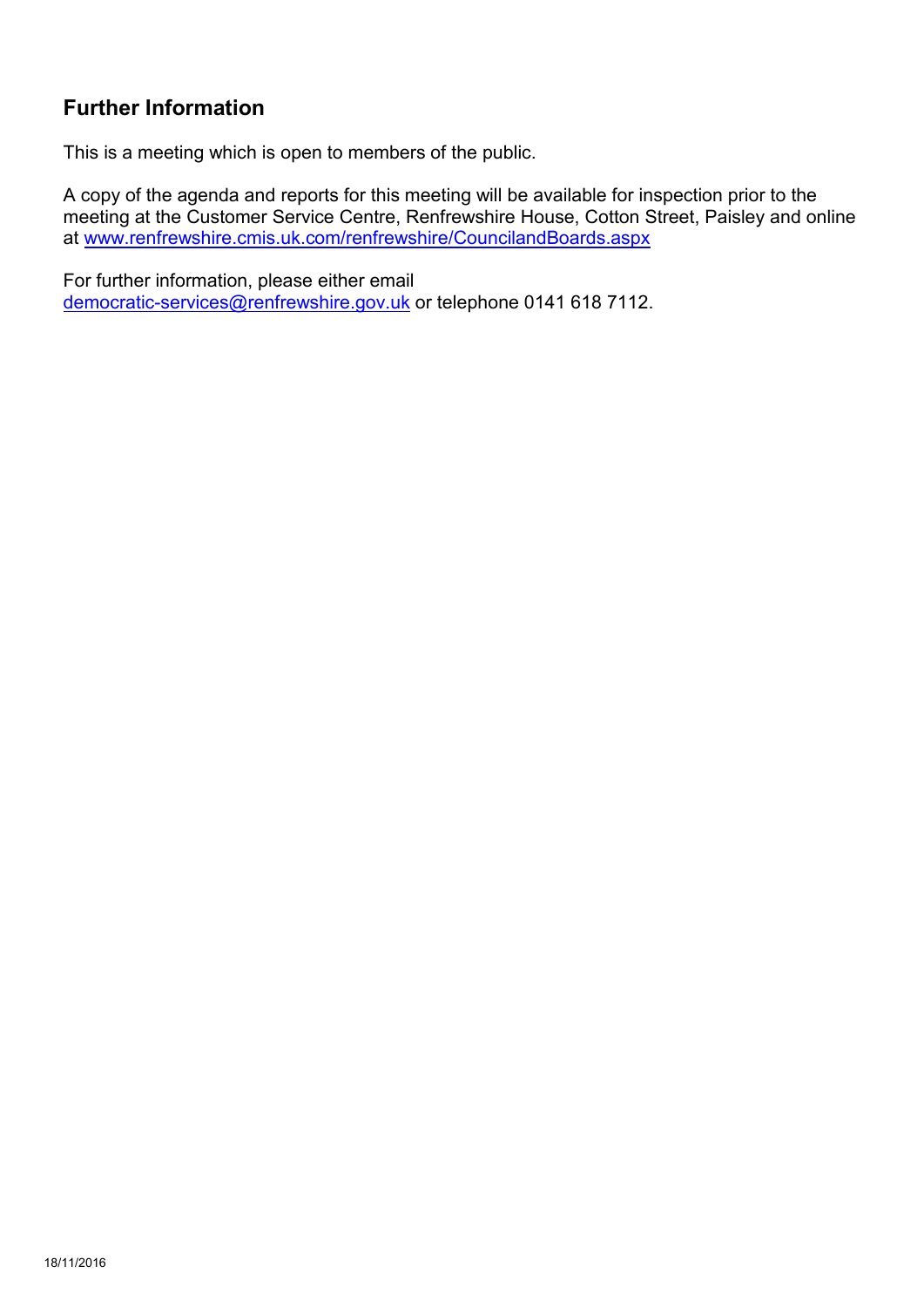### **Items of business**

## **Apologies**

Apologies from members.

## **Declarations of Interest**

Members are asked to declare an interest in any item(s) on the agenda and to provide a brief explanation of the nature of the interest.

|   | <b>Minute of Previous Meeting</b>                                                              | $5 - 10$ |
|---|------------------------------------------------------------------------------------------------|----------|
|   | Minute of Meeting held on 31 August 2016.                                                      |          |
|   | <b>Rolling Action Log</b>                                                                      | 11 - 12  |
|   | Report by director of Finance & Resources, Renfrewshire Council.                               |          |
| 3 | Safer & Stronger Local Outcome Improvement Plan -<br><b>Remedial Action on Year 3 Progress</b> | 13 - 18  |

Report by Director of Community Resources, Renfrewshire Council.

## **COMMUNITY COHESION**

## **4(a) Scottish Index of Multiple Deprivation 2016: Renfrewshire Briefing**

Presentation by Data Analytics and Research Manager, Chief Executive's Service, Renfrewshire Council.

## **4(b) Grey Space Community Tension Monitoring Group**

Presentation by Police Scotland

## **FOR DISCUSSION**

## **5 Paisley First - Purple Flag Submission**

**19 - 46**

Report by Director of Community Resources, Renfrewshire Council.